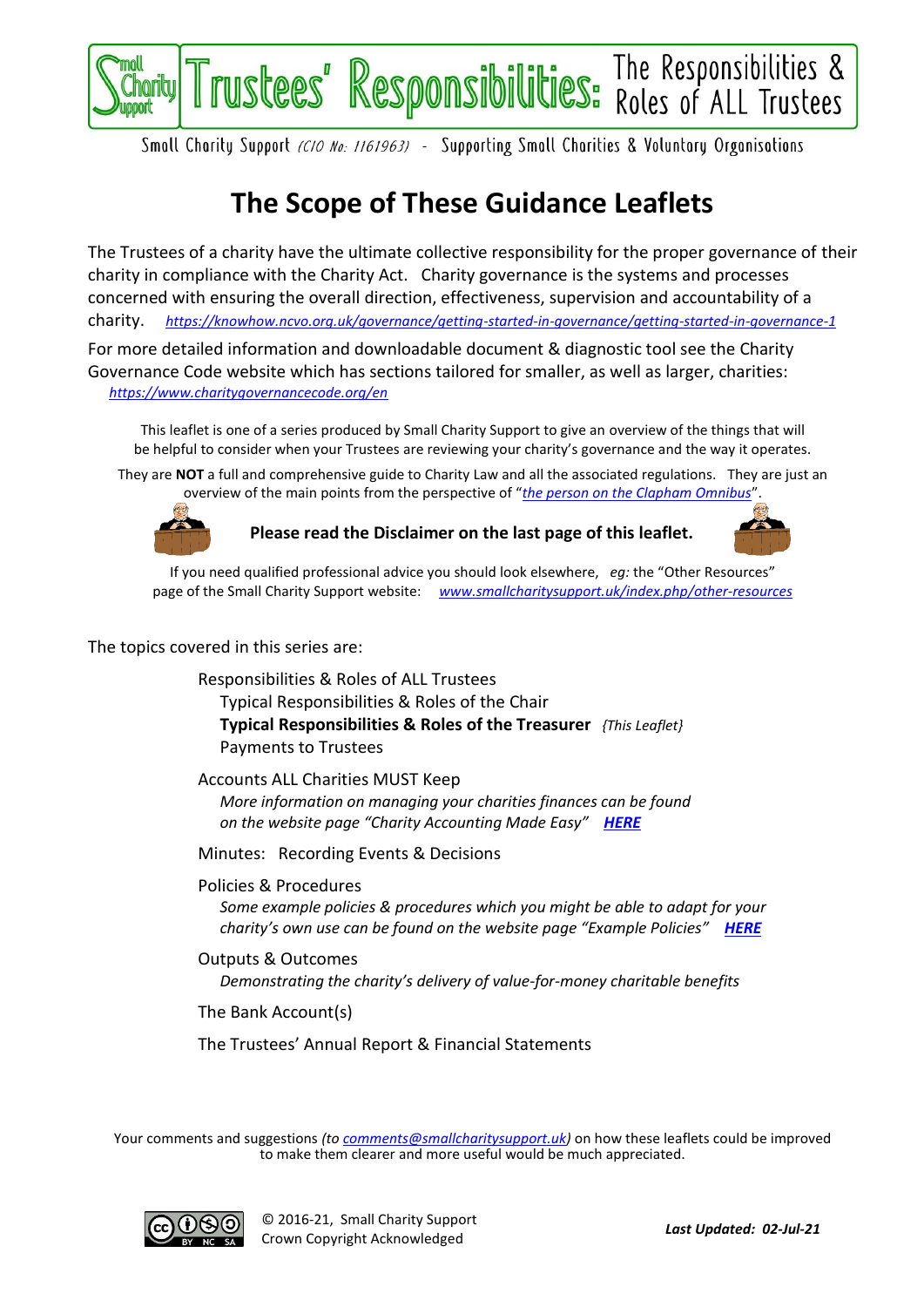# **Typical Roles & Responsibilities of The Treasurer (and assistants,** *eg:* **BookKeeper)**

This leaflet is designed so that it can be used both as guidance for the setting up of a new charity and as an Induction Leaflet for new Treasurers at any stage in the life of the Charity.

There is a complementary leaflet on the Typical Roles & Responsibilities of the Chair.

# **Contents**

| 1.   |                                                                                 |    |
|------|---------------------------------------------------------------------------------|----|
| 2.   |                                                                                 | .3 |
| 2.1. | Charity officers - the chair and treasurer                                      | 3  |
| 2.2. | The treasurer                                                                   | 4  |
| 3.   |                                                                                 | .4 |
| 4.   |                                                                                 | 6. |
| 4.1. | Make sure the charity keeps proper accounts.                                    | 6  |
| 4.2. | Reviewing the charity's financial performance.                                  | 7  |
| 4.3. | The Budget/CashFlow Reports.                                                    | 8  |
| 4.4. | Setting the Budget/CashFlow Expectations                                        | 8  |
| 4.5. | Programme Planning:                                                             | 9  |
| 4.6. | Drawing up or reviewing policies for finance and investment.                    | 9  |
| 4.7. | Ensuring that the charity has robust and effective financial controls in place. | 9  |
| 4.8. | Liaising with finance staff and with the charity's independent examiner.        | 10 |
| 4.9. | Reporting on financial matters to the members, in a membership charity.         | 10 |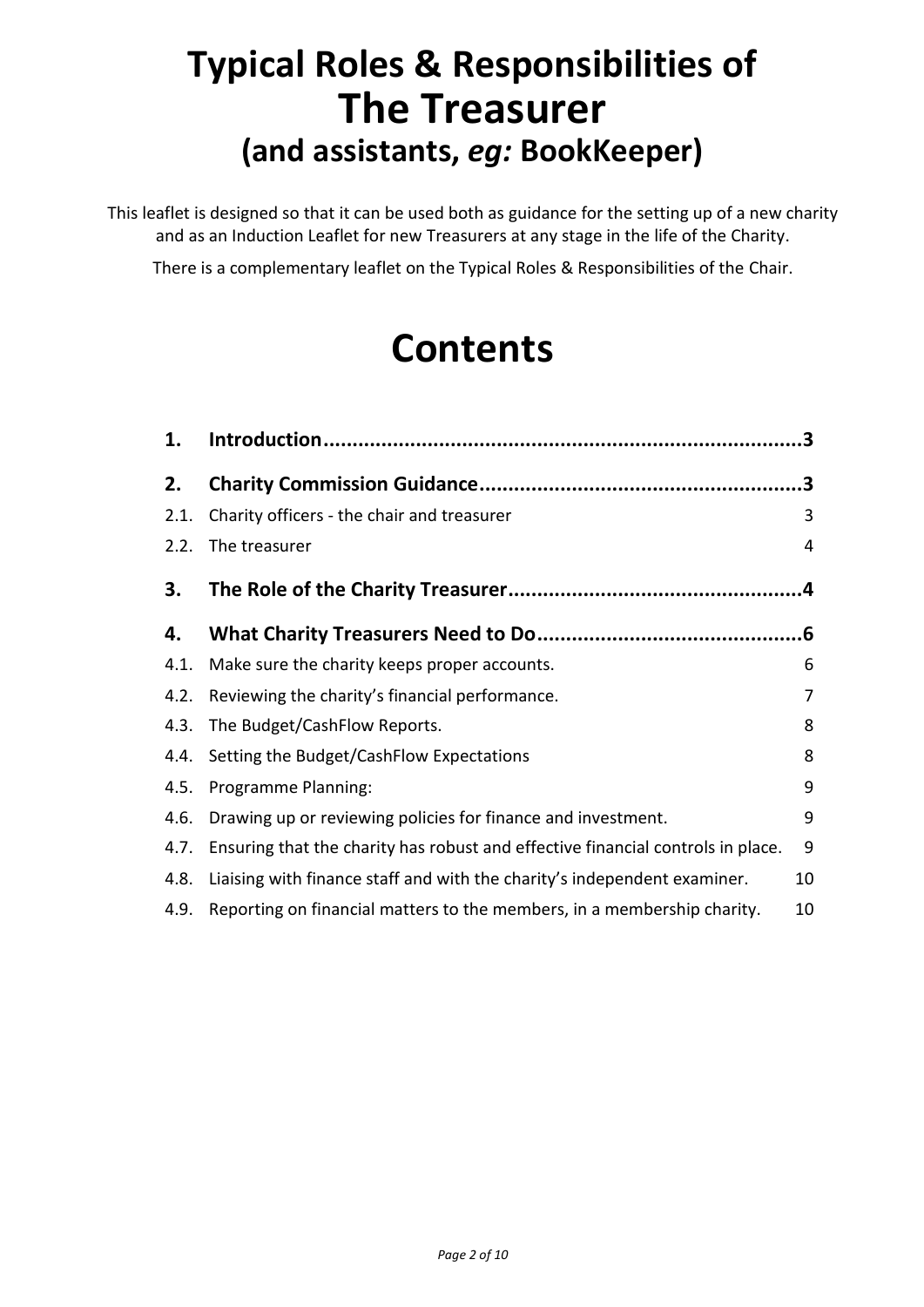# **Typical Roles & Responsibilities of The Treasurer (and assistants,** *eg:* **BookKeeper)**

### <span id="page-2-0"></span>**1. Introduction**

Be not afraid of greatness. Some are born great, some achieve greatness, and others have greatness thrust upon them. *William Shakespeare, Twelfth Night*



Thank you for volunteering to become an Officer (*ie:* Treasurer) of your Charity's Board of Trustees. Whether it's something you've always aspired to, or feel that you've just been "landed with it" because there seemed to be nobody else willing to take it on, it can seem like a very daunting task if it's something you've never done before.

Like the Charity Boards of Trustees that they part of, charity Treasurers come in a great variety of "shapes and sizes". Yes – there are some "helpful hints" that can smooth things along and help to avoid the more common traps and difficulties. But you will always be a better Treasurer by finding the way to do things that suit you best rather than trying to emulate somebody else – particularly if that "somebody else" was widely regarded as "an hard act to follow".



So, in addition to the quotation from Shakespeare (above), it is wise to remember the words of Judy Garland: *Always be a first-rate version of yourself, instead of a second-rate version of somebody else.*

The hints and suggestion in these guidance-notes are, therefore, not intended to be prescriptive of your duties and responsibilities, but just some things to be borne in mind when setting your own style for being the Treasurer of your charity's Board of Trustees.

## <span id="page-2-1"></span>**2. Charity Commission Guidance**

A good place to start is the Charity Commission general guidance for charity trustees, *"The Essential Trustee"*:

The full version: *"The Essential Trustee – What you need to know, What you need to do" [https://www.gov.uk/government/uploads/system/uploads/attachment\\_data/file/451020/CC3.pdf](https://www.gov.uk/government/uploads/system/uploads/attachment_data/file/451020/CC3.pdf)*

is just over 30 pages long, and is the definitive guide;

You really ought to have to hand a copy of the full version downloaded from the Charity Commission web-site using the above link. It is not expected that you will have read it in detail from cover to cover, but you definitely should be familiar with its general content and always have it ready to hand should any issues arise. Section 12 outlines the roles of charity Chairs and Treasurers as follows:

#### <span id="page-2-2"></span>**2.1. Charity officers - the chair and treasurer**

*Some trustees have special roles, such as the chair and the treasurer. They are known as officers. You must comply with any specific provisions for officers in your governing document. Trustees can also nominate a trustee to take the lead on a particular matter.* 

*Charity officers don't automatically have any extra powers or legal duties than their co-trustees, but may carry out specific roles or have specific responsibilities delegated to them. However, all trustees remain jointly responsible for the charity. For example, all trustees share responsibility for finances (not just the treasurer). A chair can only make decisions in accordance with any provision in the governing document or delegated authority agreed by the trustees, and should notify the other trustees of any decisions made.*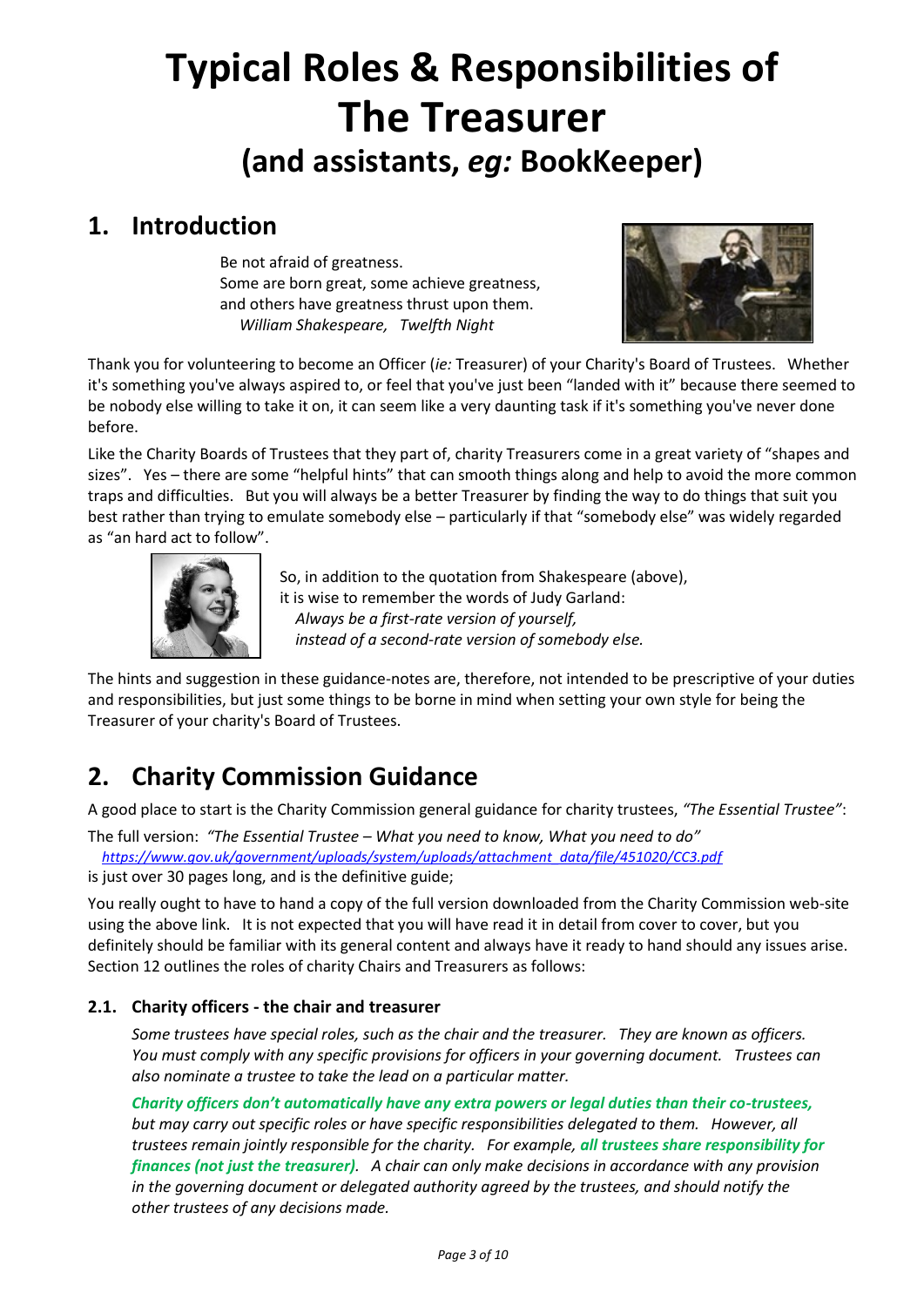#### <span id="page-3-0"></span>**2.2. The treasurer**

*The treasurer usually takes the lead at board level on:* 

- *making sure the charity keeps proper accounts*
- *reviewing the charity's financial performance*
- *drawing up or reviewing policies for finance and investment*
- *ensuring that the charity has robust and effective financial controls in place*
- *liaising with finance staff and with the charity's independent examiner or auditor*
- *reporting on financial matters to the members, in a membership charity*

*In larger charities the treasurer may share these responsibilities with a finance committee, and staff may carry out day to day finance functions.* 

**Note in particular the text which has been highlighted in the above.**

### <span id="page-3-1"></span>**3. The Role of the Charity Treasurer**

Perceptions of the role of Charity Treasurer vary enormously, from (at one end of the scale):

"Financial Wizard":

- $\checkmark$  casting an aloof benign eye over the charity's funds,
- $\checkmark$  making sure that there's always the right amount of money in the right pot at the right time,
- $\checkmark$  ensuring that the accounts comply with mystic accountancy jargon;
- $\checkmark$  occasionally making money appear seemingly from nowhere)

to (at the other end of the scale):

"Bean Counter":

- $\checkmark$  keeping a record of all the bills coming in and payment going out;
- $\checkmark$  making sure that payments are made on time;
- $\checkmark$  putting all the figures together into complex reports to the Trustees that only the charity's accountants understand (or claim to understand).



For the volunteer Treasurers of most small charities it's both of those roles combined, with all the intervening roles thrown in, too !

So it's not surprising that it's often thought that a charity's Treasurer needs to be a professional accountant or that the charity must engage (*ie:* pay for) a professional accountant to prepare its formal accounts.



- 1. The "typical high-street accountant" tends to deal mainly with end-of-year tax returns, annual reports and other such legalistic financial reporting matters rather than the "every-day ins-and-outs" (eg: bookkeeping, budgeting, cash-flow) issues of running a business;
- 2. Charities are NOT businesses and the rules governing charity accounting and reporting differ in many significant ways from business accounting and reporting rules.

Charity accounting and reporting is not a mandatory element in professional accountancy training (though the accountancy professional bodies do provide optional extra modules and qualifications for those who are interested) . So many "typical high-street accountants" have little or no knowledge of charity accounting and reporting rules and therefore just assume that "ordinary business accounting rules" apply.

A recent investigation<sup>1</sup> by the Charity Commission found that 63% of the Annual Reports & Accounts submitted by charities in the £25,000 - £250,000 range failed to meet the Commission's benchmark standards. And, as is usual, the investigation noted that *"...the trustees are responsible for their charity's accounts..."* but only raised *"...concerns about the work done by the auditors and examiners who scrutinised these accounts..."*, focusing the "blame" for the failures on the trustees even though in many cases the

<sup>&</sup>lt;sup>1</sup> Accounts monitoring review: Auditors' and independent examiners' compliance with their responsibilities *[https://www.gov.uk/government/publications/accounts-monitoring-review-auditors-and-independent-examiners](https://www.gov.uk/government/publications/accounts-monitoring-review-auditors-and-independent-examiners-compliance-with-their-responsibilities)[compliance-with-their-responsibilities](https://www.gov.uk/government/publications/accounts-monitoring-review-auditors-and-independent-examiners-compliance-with-their-responsibilities)*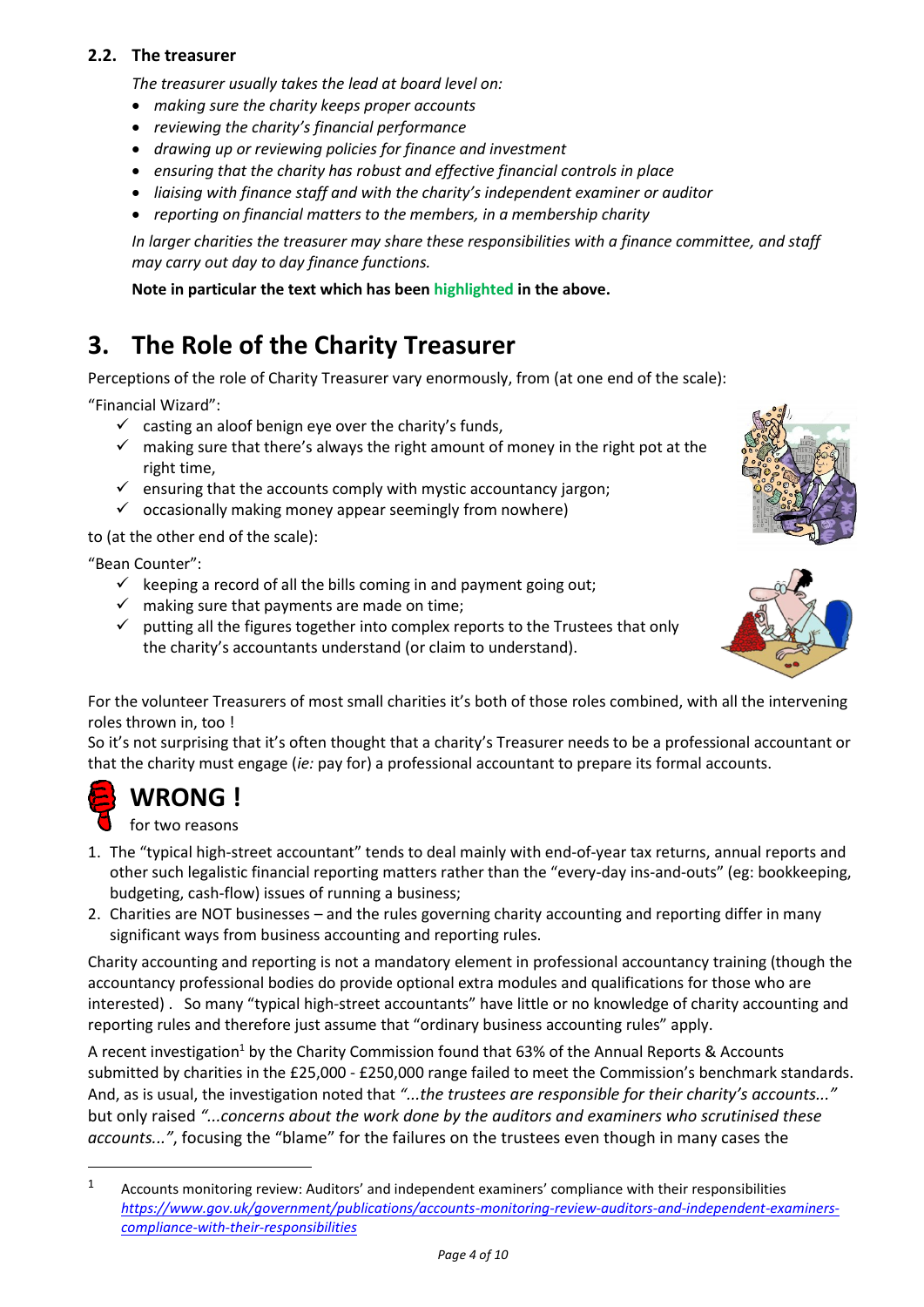non-accountant trustees would have relied on the Independent Examiner to at least verify that their accounts had been correctly produced, even if they had not actually engaged the Independent Examiner to produce the accounts as well.

The Charity Commission's findings were consistent with the experience of Small Charity Support which sees poor-quality charity accounts produced and/or Independently Examined by inept, if not incompetent, professional accountants more frequently than it would like. And has, on more than one occasion, formally reported an accountant to his/her professional body (or seriously considered doing so) where their Independent Examination of a charity's accounts missed obvious significant errors.

In practice the typical role of the Treasurer of a small charity focuses much more on the day-to-day running of the financial aspects of the charity:

- **£** making sure that all the transactions (money coming in, money going out) are properly and accurately recorded in a timely manner;
- **£** making sure that the "money in the bank" is sufficient to meet the charity's commitments/obligations (known as "cash flow" in the financial jargon);
- **£** helping to prepare the charity's annual budget, including negotiations between different groups in the charity where there are several projects/activities which need the same resources;
- **£** producing and commenting on regular financial reports to the Board of Trustees so that the trustees can see how well the charity is performing against its plans and budgets, and guiding the trustees in how to address issues when/if the charity's finances seem to be "going off piste".

That being the case, if a charity was looking for a financial professional to assist it with its financial bookkeeping, management & reporting, the skills of a Management Accountant<sup>2</sup> might well be much more useful than the skills of a Financial Accountant.

One might well ask why it all has to be so complicated ?

Most people understand the basic rules of managing money.

- $\checkmark$  If you have £20 in the bank, pay in £30 and write a cheque for £20 the bank manager is happy.
- $\checkmark$  If you have £20 in the bank, pay in £20 and write a cheque for £30 the bank manager might "raise a quizzical eyebrow"
- $\checkmark$  If you have £20 in the bank and write a cheque for £30 the bank manager will definitely be "wanting to have a word with you".

Most people are able to manage their personal money on a day-to-day, week-to-week, year-to-year basis, making sure that the necessities of life are covered while leaving a bit spare for those extra "little luxuries". And they manage to do that without having to resort to complicated accounts systems and expensive accountants.

So why should managing the money of a small charity be any different?

The **BIG**, but not always obvious, difference between personal money and charity money is that personal money is one's own, to do what one likes with it.

#### **Charity money belongs to others – the charity's donors.**

And the charity – under the leadership of its Treasurer and Trustees – must therefore do with its money what is in the best interest and intentions of the donors, and the charity's beneficiaries, NOT what best suits the Treasurer and Trustees. But more importantly:

#### **Justice must not only be done – it must be SEEN to be done.**

is a well-established and widely applied legal principle.

And so the Trustees of a charity, led by its Treasurer, not only have a moral obligation to ensure that their donors' money is being spent wisely, effectively and exclusively on the purposes for which the donors gave the money, they have a legal obligation to be able demonstrate clearly and unambiguously that they are doing so whenever reasonably asked to do so.

<sup>2</sup> *<https://www.investopedia.com/articles/professionals/041713/what-management-accountants-do.asp> <https://www.cimaglobal.com/Starting-CIMA/Your-Career/>*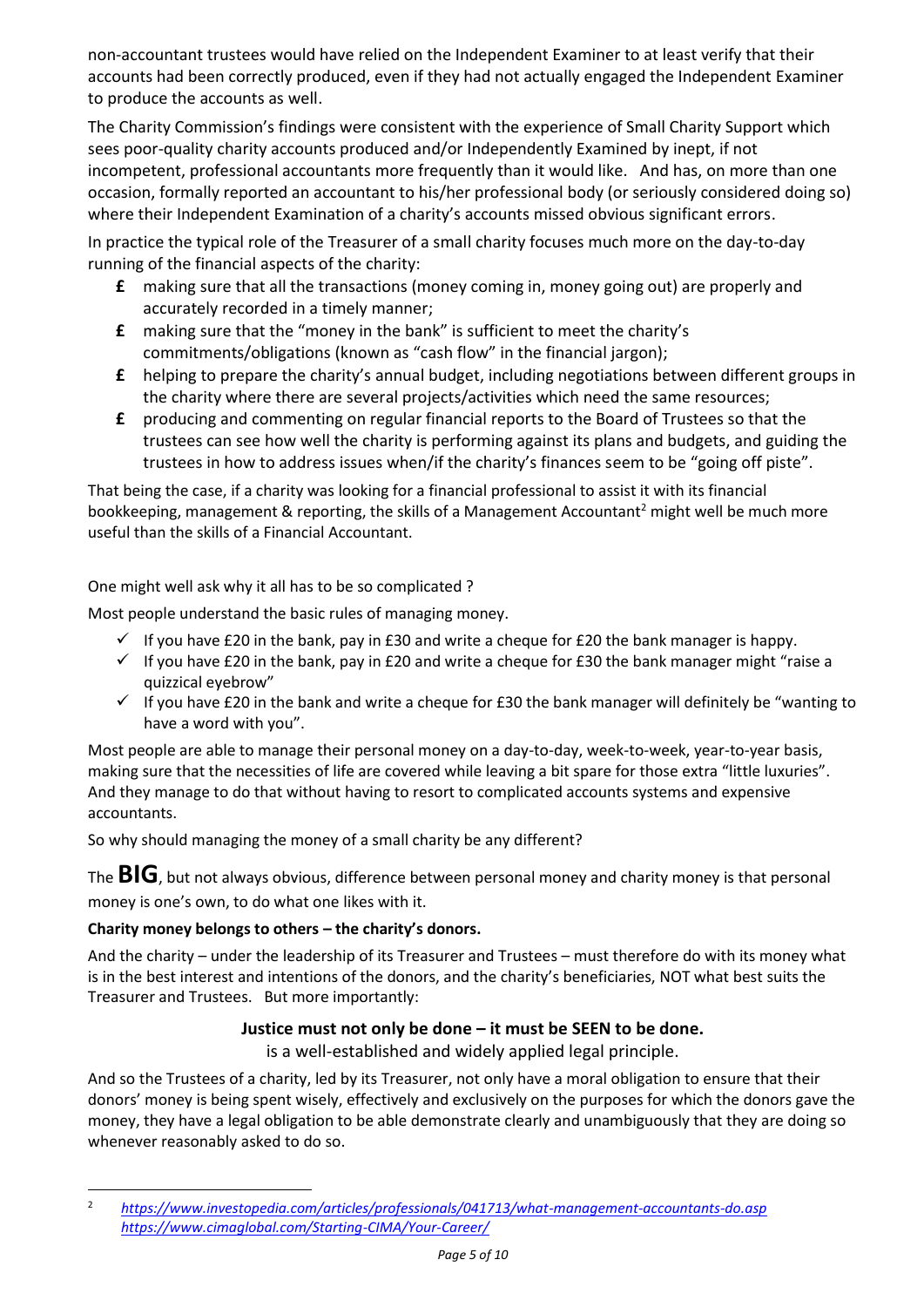### <span id="page-5-0"></span>**4. What Charity Treasurers Need to Do**

#### <span id="page-5-1"></span>**4.1. Make sure the charity keeps proper accounts.**

What are *"proper accounts"*?

Most people would probably answer something along the lines of *"the type of accounts that a professional accountant would prepare"*. **But that is not so.**

For small charities<sup>3</sup> "Proper charity accounts":

- $\checkmark$  show where the charity's money has come from;
- $\checkmark$  show what the charity's money has been spent on;
- $\checkmark$  show what money the charity has in reserves
- $\checkmark$  distinguish between general funds (which can be spent at the Trustees discretion on any of the charity's purposes) and restricted funds (which can be spent only on the purposes specified by the donor(s) when giving the money);
- $\checkmark$  must do all that in a clear way which is easily understood by the Treasurer, the Trustees, and anyone else with a legitimate interest in the charity, *eg:* donors, members, volunteers, beneficiaries, supporters, the Charity Commission, the general public.

#### **Sophisticated, complicated accounts, understandable only by accountants, are NOT the way to achieve that clarity and understanding.**

On the contrary, one can be forgiven for thinking that much of accountancy practice is designed to obscure clarity and promote ambiguity. Keeping as much money as possible out of the hands of the "tax man" is important. But even more important for commercial organisations is the ability to manage their accounts to present to their shareholders, customers and suppliers "the right message" to promote not their best interests but those of the organisation and its directors.

Take just two recent examples: Carillion – a large, high profile company – and Kids Company – a large, high profile charity. Both had their "sophisticated complex" accounts audited and approved by equally high-profile accountants – PriceWaterhouseCoopers in the case of Carillion and Kingston Smith in the case of Kids Company. But in neither case did that prevent their collapse causing huge financial losses to shareholders, donors, staff,



suppliers and beneficiaries (to say nothing of the government, *ie:* we, the tax payers).

"Sophisticated complex accountancy" is the epitome of Hans Christian Andersen's classic children's story of *"The Emperor's New Clothes"*. It allows organisations to present their accounts in a way that discourages "ordinary" people from challenging them for fear of being seen to be "foolish".

When it comes to "fake news", the use of "sophisticated complex accountancy" pre-dates social media by decades, if not centuries.

All that is required is for the charity (guided by the Treasurer) to ensure that it can record and documents where its money comes from and is spent using categories which are appropriate to the charity's activities. It must then collate the data into a simple table, like the above, for incorporation into its Annual Report and Accounts.

The charity can use a sophisticated commercial accounts package and/or professional accountancy support if it wishes, but it is NOT a requirement of the Charities Act or the Charity Commission. Provided that the accounts are clear, accurate and understandable to those who are entitled to see them (effectively "all the world and their aunts/uncles") the charity can use whichever method of producing them it wishes.

3

*There are more detailed requirements for larger charities with annual incomes over £250,000*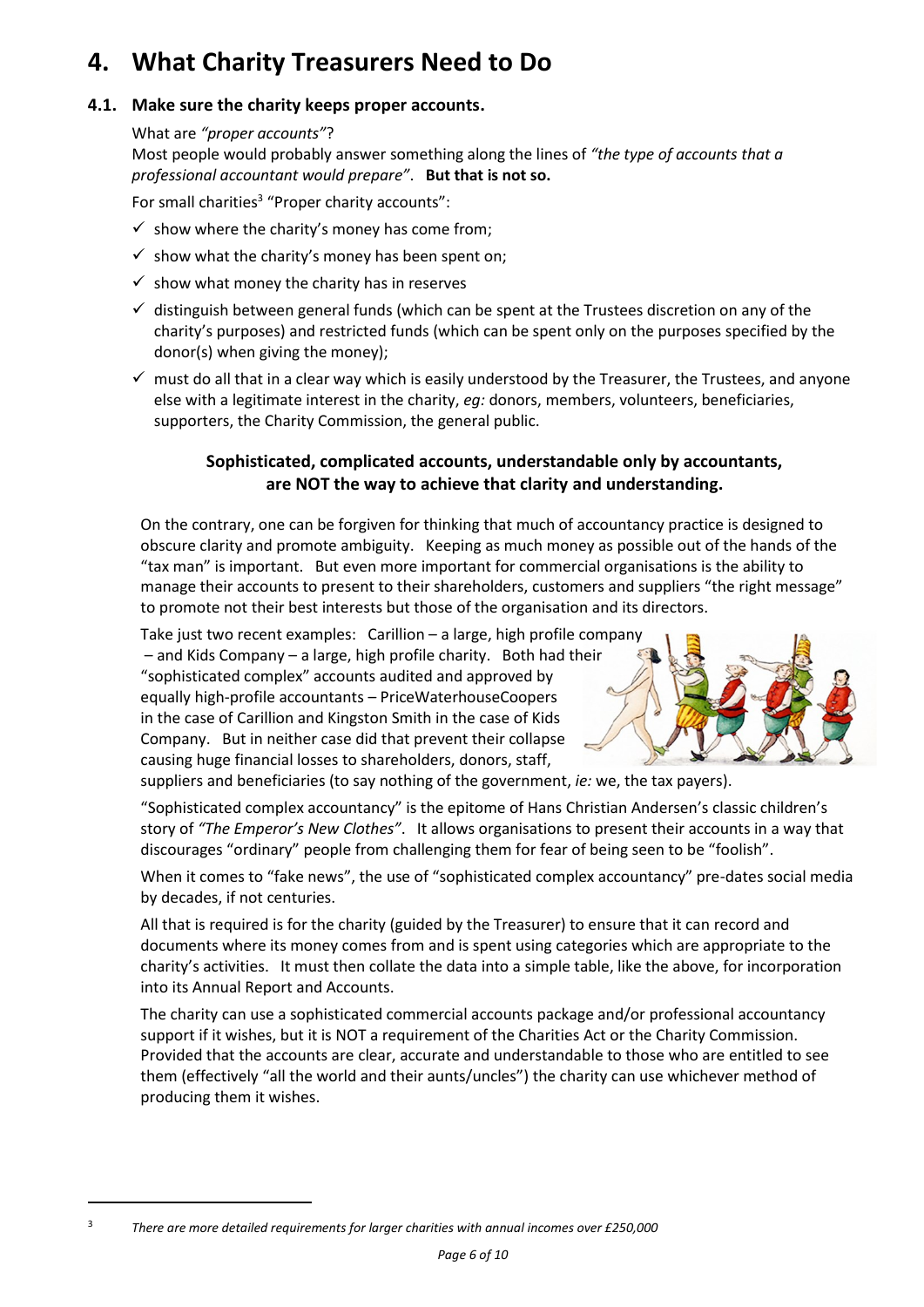The Charity Commission's example layout for small charity account is *(in slightly condensed form, for illustration purposes)* is:

|                                                                         | <b>Section A: Receipts and Payments</b>     |                |                   |              |                  |  |  |  |
|-------------------------------------------------------------------------|---------------------------------------------|----------------|-------------------|--------------|------------------|--|--|--|
|                                                                         | <b>Category</b> (of Receipt or Payment)     | <b>General</b> | <b>Restricted</b> | <b>Total</b> | <b>Last Year</b> |  |  |  |
| A1                                                                      | <b>Receipts</b> (where the money came from) |                |                   |              |                  |  |  |  |
|                                                                         | <b>Grants &amp; Donations</b>               | 36,250         |                   | 36,250       | 35,255           |  |  |  |
|                                                                         | <b>Membership Subscriptions</b>             | 1,090          |                   | 1,090        | 979              |  |  |  |
|                                                                         | Fundraising "Youth Aid Appeal               |                | 677               | 677          | 1,528            |  |  |  |
|                                                                         | Award & Activity Entrance Fees              | 5,531          |                   | 5,531        | 11,419           |  |  |  |
|                                                                         | Interest                                    | 378            |                   | 378          | 352              |  |  |  |
|                                                                         | Gift Aid Receipts                           | 3,550          |                   | 3,550        | 4,014            |  |  |  |
|                                                                         | Sub total                                   | 46,799         | 677               | 47,476       | 53,547           |  |  |  |
| A3:                                                                     | <b>Payments</b> (How the money was spent)   |                |                   |              |                  |  |  |  |
|                                                                         | <b>Awards and Activity Costs</b>            | 13,342         | 777               | 14,119       | 12,847           |  |  |  |
|                                                                         | Room Hire                                   | 1,709          |                   | 1,709        | 1,359            |  |  |  |
|                                                                         | Minibus Expenses                            | 4,182          |                   | 4,182        | 8,750            |  |  |  |
|                                                                         | Training/Affiliation                        | 609            |                   | 609          | 762              |  |  |  |
|                                                                         | Insurance                                   | 1,309          |                   | 1,309        | 1,252            |  |  |  |
|                                                                         | New Garden Project                          |                |                   |              | 5,624            |  |  |  |
|                                                                         | Administration                              | 1,726          |                   | 1,726        | 1,126            |  |  |  |
|                                                                         | Norlands Loft Activity                      |                |                   |              | 4,375            |  |  |  |
|                                                                         | Sub total                                   | 32,782         | 777               | 33,559       | 44,354           |  |  |  |
| A4:                                                                     | <b>Assets purchased</b>                     | 4,784          |                   | 4,784        | 10,500           |  |  |  |
|                                                                         | <b>Net of Receipts/(Payments)</b>           | 9,233          | (100)             | 9,133        | (1, 307)         |  |  |  |
| A6:                                                                     | <b>Cash Funds</b>                           |                |                   |              |                  |  |  |  |
|                                                                         | Last Year End                               | 2,767          | 100               | 2,867        | 7,174            |  |  |  |
|                                                                         | <b>Cash Funds This Year End</b>             | 12,000         | 0                 | 12,000       | 2,867            |  |  |  |
| Section B: Statement of Assets and Liabilities at the End of the Period |                                             |                |                   |              |                  |  |  |  |
| <b>B1:</b>                                                              | Cash Funds (Cash at Bank)                   | 12,000         | 0                 |              |                  |  |  |  |

**B1: Cash Funds (Cash at Bank) 12,000 0 B2: Other Monetary Assets (Gift Aid Claim) 726 0 B5: Liabilities (PC Services invoice due) 529 0**

*Some sections – A2, A5, B3, B4 – which are not likely to be relevant for small charities have been omitted for clarity. The full example can be downloaded from the Charity Commission's website: [https://assets.publishing.service.gov.uk/government/uploads/system/uploads/attachment\\_data/file/350991/arwbyc.pdf](https://assets.publishing.service.gov.uk/government/uploads/system/uploads/attachment_data/file/350991/arwbyc.pdf)*

Small Charity Support offers a free, simple and understandable to use, spreadsheet which will allow charity accounts like the above to be recorded and presented as required.

 *<http://www.smallcharity.support/Accounts.html>*

Alternatively, searching the internet for *'charity accounts software'* will bring up a range of options claimed to be suitable for charity accounts – some more appropriate (and expensive) than others. **Caveat Emptor !**

#### <span id="page-6-0"></span>**4.2. Reviewing the charity's financial performance.**

As previously noted, in section 2:

- **Charity officers don't automatically have any extra powers or legal duties than their co-trustees.**
- **All trustees share responsibility for finances (not just the treasurer)**

It is generally necessary for charity Trustees to be reminded from time-to-time that whilst the Treasurer takes the lead on managing the charity's finances, ALL Trustees are EQUALLY responsible for ensuring and maintaining the financial well-being of their charity.

**In the event that a charity's finances "find themselves in troubled waters" the Charity Commission will NOT let its Trustees get away with excusing themselves of personal responsibility for the consequences by simply saying:**

*"Oh, it's not our fault – we leave all the financial matters up to the Treasurer"***.**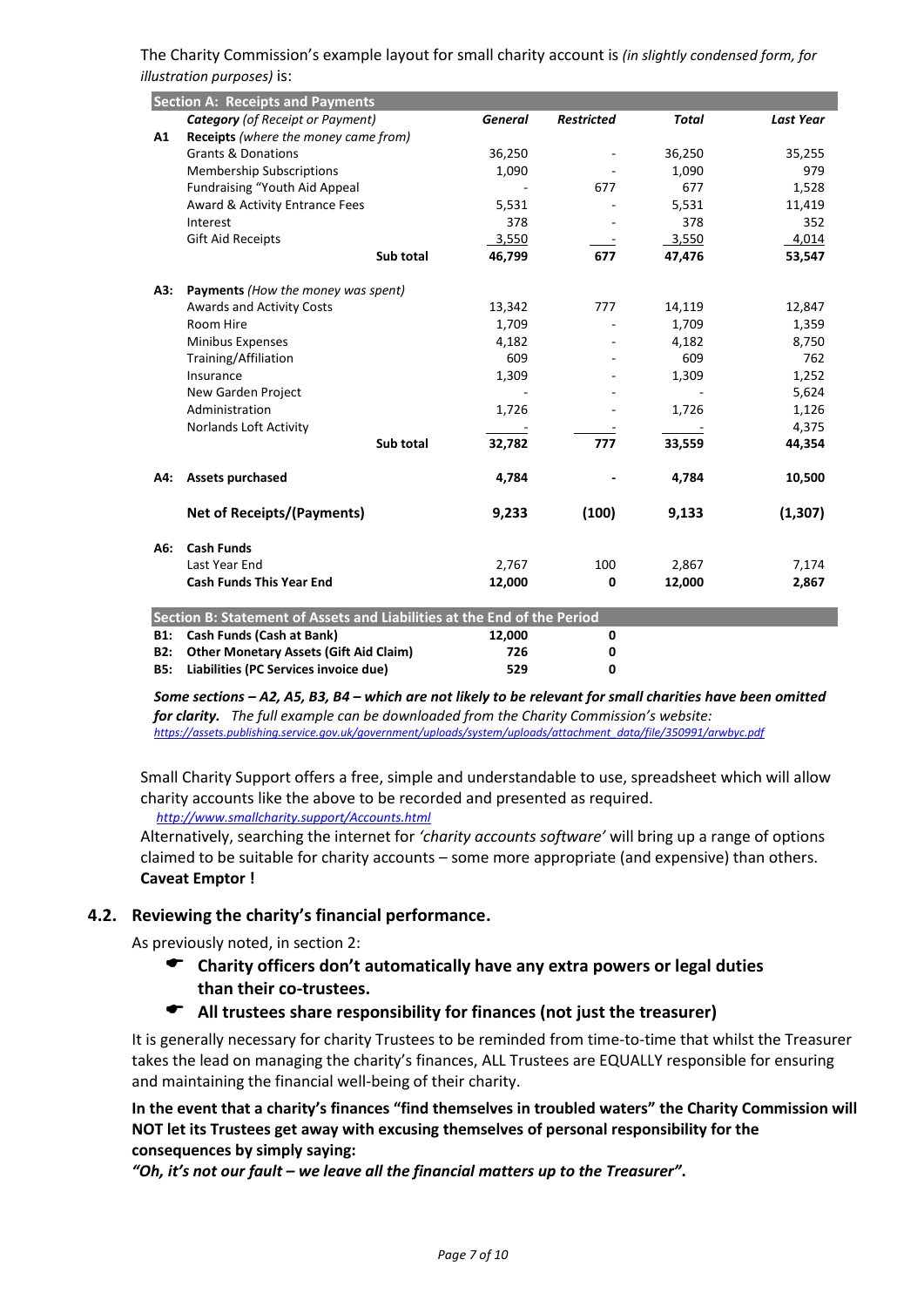#### <span id="page-7-0"></span>**4.3. The Budget/CashFlow Reports.**

One good way of keeping the responsibility for financial matters firmly in front of the Trustees is for a review of the charity's finances to be on the Agenda automatically for EVERY Trustees' meeting.

#### **It DOESN'T have to be long !**

In most cases it will simply be a case of presenting the Budget/CashFlow figures to date to reassure the Trustees that "all is going to plan".

The illustration shows the top part of the sort of budget report that Trustees are likely to find helpful. The columns show:

- **\*** The previous year's out-turn
- **\*** The full budget for the current year;
- **\*** The budget to the date of the report; **\*** The actual receipts/payments to the
- date of the report; **\*** The variance (difference between the budgeted and actual figures) to the date of the report.

|                  | A                            | B<br>lc.                   | D                               | F<br>F                        | G<br>н                        |              |  |
|------------------|------------------------------|----------------------------|---------------------------------|-------------------------------|-------------------------------|--------------|--|
|                  | <b>Better Living Charity</b> | <b>Budget Report:</b>      |                                 |                               | 31-Oct-16                     |              |  |
| $\overline{2}$   | <b>RECEIPTS</b>              | <b>Prev Yr</b><br>Out-turn | <b>This Yr</b><br><b>Budget</b> | <b>Budget to</b><br>31-Oct-16 | <b>Actual To</b><br>31-Oct-16 | Variance     |  |
| 3                | <b>R1-VOLUNTARY INCOME</b>   |                            |                                 |                               |                               |              |  |
| 4                | R1-Membership                | 1,230                      | 2,500                           | 2.500                         | 2.550                         | 50           |  |
| 5                | R1-Donations                 | 1.904                      | 3.000                           | 2.500                         | 2.864                         | 364          |  |
| 6                | R1-GiftAid                   | n                          | 800                             | 600                           | $\Omega$                      | $-600$       |  |
| $\overline{7}$   |                              | 3,134                      | 6,300                           | 5,600                         | 5,414                         | $-186$       |  |
| 8                | <b>R2-INCOME GENERATION</b>  |                            |                                 |                               |                               |              |  |
| 9                | R <sub>2</sub> -Fundraising  | $\mathbf{0}$               | 240                             | 200                           | $\mathbf{0}$                  | $-200$       |  |
| 10               |                              | $\mathbf{0}$               | 240                             | 200                           | $\bf{0}$                      | $-200$       |  |
| 11               | <b>R3-INVESTMENT INCOME</b>  |                            |                                 |                               |                               |              |  |
| 12               | R3-Interest-Bank Accounts    | 0                          | 12                              | 10                            | $\mathbf{0}$                  | $-10$        |  |
| 13 <sup>°</sup>  |                              | $\bf{0}$                   | 12                              | 10 <sup>10</sup>              | $\mathbf{0}$                  | $-10$        |  |
| 14               | <b>R4-CHARITABLE INCOME</b>  |                            |                                 |                               |                               |              |  |
| 15 <sub>15</sub> | <b>R4G-GENERAL FUNDS</b>     |                            |                                 |                               |                               |              |  |
| 16 <sup>2</sup>  | R4G-ConfRegistrations        | 0                          | $\mathbf{0}$                    | $\mathbf{0}$                  | 1.350                         | 1,350        |  |
| 17               | R4G-Miscellaneous            | 0                          | 0                               | 0                             | $\Omega$                      |              |  |
| 18               |                              | $\mathbf{0}$               | $\bf{0}$                        | $\mathbf{0}$                  | 1,350                         | 1,350        |  |
| 19               | <b>R4R-RESTRICTED FUNDS</b>  |                            |                                 |                               |                               |              |  |
| 20               | R4R-SafeAtHome               | 7.759                      | 11,250                          | 11.250                        | 11.832                        | 582          |  |
| 21               | R4R-BetterEating             | 15,460                     | 12,500                          | 12,500                        | 12.500                        | $\mathbf{0}$ |  |
| 22               | R4R-HealthMatters            | 11,810                     | 4.000                           | 4.000                         | 3.905                         | $-95$        |  |
| 23               |                              | 35,029                     | 27,750                          | 27,750                        | 28,238                        | 488          |  |

How budget reports are produced and what they display will vary from system to system. But using a format for the regular Budget/CashFlow report to the Trustees which is close to (if not exactly) the same as the format which will appear in the final end-of-year accounts is useful. That enables the Trustees to see how the accounts are building up throughout the year, thereby avoiding any end-of-year unwelcome surprises.

In the case of the Small Charity Support *"Simple Accounts Spreadsheet"*, the report (illustrated above) is produced automatically "in real time", *ie:* as the transactions are entered. So the report is always upto-date and immediately available for presentation to the Trustees (or to anyone else with a legitimate interest in it).

Many people prefer to see the finance data as a chart/picture, rather than a table of figures. So the "Simple Accounts Spreadsheet" illustrates how a simplified graphical version of the Budget/CashFlow figures can also be produced, "in real time" along with the table of figured.

On those occasions when there is a significant variance between the expected and the actual figures to date the Treasurer can provide an explanation of the reason for that and what is being done to address it. That is key to reassuring the Trustees that the matter has been picked up promptly and is being dealt with before it becomes a crisis.



**And the regular financial review SHOULD NOT be the last agenda item so that by the time that item is reached the only thing that the Trustees are interested in is "switching off the lights and going home".**

#### <span id="page-7-1"></span>**4.4. Setting the Budget/CashFlow Expectations**

It is axiomatic that, in order to review its financial performance (*ie:* make sure that its resources, particularly money, are being used wisely and effectively) the charity should have realistic and carefully planned & approved Budget/CashFlow for the financial year.

And it is equally axiomatic that the Budget/CashFlow should be central to the Trustee's review of the charity's financial performance at each Trustees' meeting.

Setting the Budget/CashFlow is described in more detail in a companion leaflet in this series.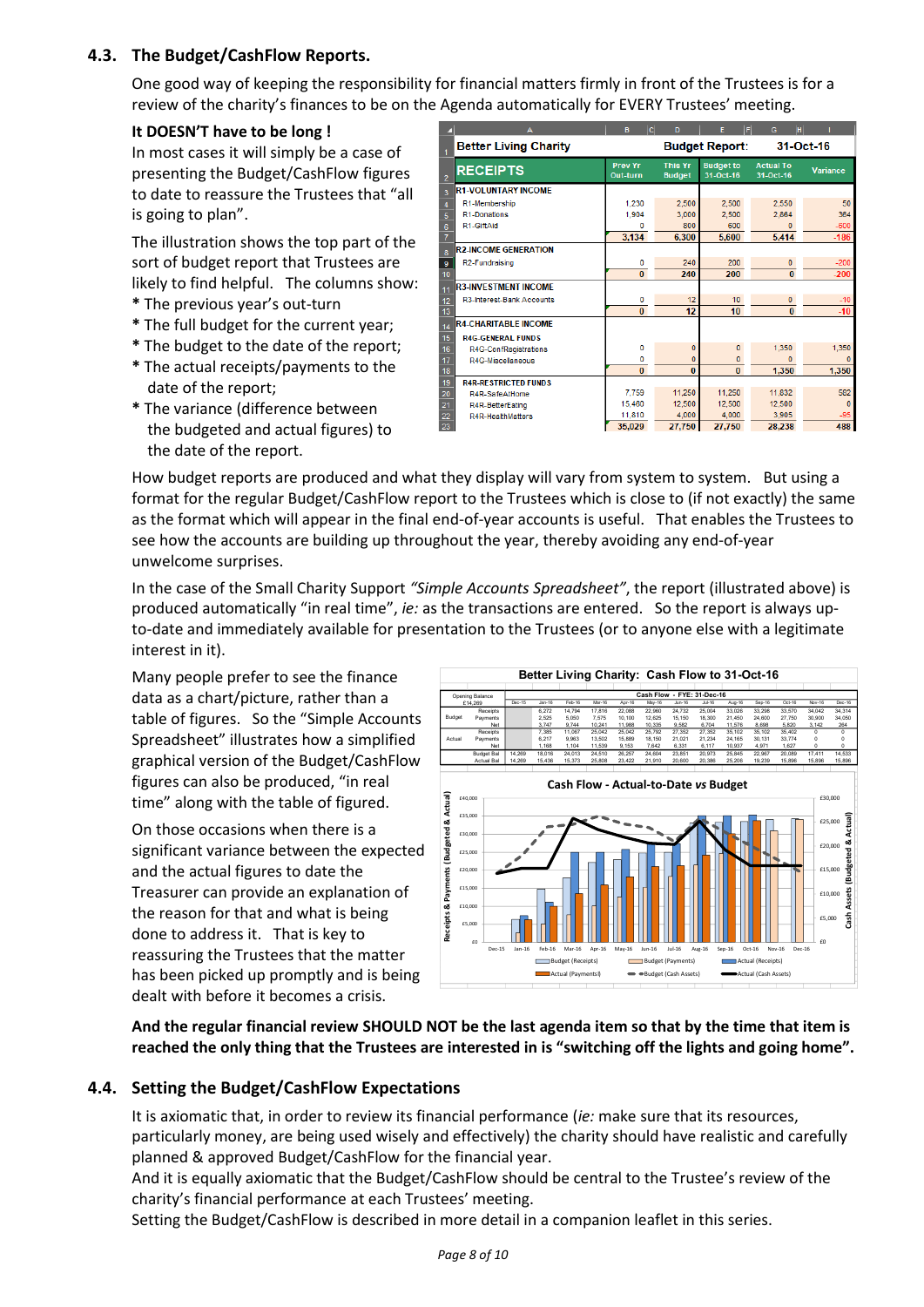It is NOT the role of the Treasurer to set the Budget/CashFlow – *ie:* decide what figures should go where. That is the role/responsibility of the Trustees as they formally approve the Budget/CashFlow. However, the Treasurer will make significant contributions to the decisions by the Trustees on whether the figures which have been proposed are appropriate and realistic/affordable.

However, it is the role of the Treasurer to collect and collate the budget proposals from those taking the lead responsibilities for the different aspects of the charity's activities, *eg:*

- ✓ the person(s) looking after fundraising, donations, subscriptions, grants, *etc.* for what receipts they expect the charity to be getting in the current year;
- $\checkmark$  the person(s) looking after activities, administration, maintenance, publicity, *etc.* for what payments they expect the charity to be making in the coming year;

and to provide advice and guidance on what might be realistic and appropriate.

#### <span id="page-8-0"></span>**4.5. Programme Planning:**

Having those figures for the Treasurer to collate depends on the charity (the Trustees, not the Treasurer) having first put together a Programme Plan outlining what it wants to achieve in the coming year (and beyond).

Programme Planning is NOT a specific role/responsibility of the Treasurer (though the Treasurer will usually be highly involved, along with all the other Trustees). So, Programme Planning is dealt with in separate guidance notes

(see: *[http://www.smallcharity.support/BusPlan.html\)](http://www.smallcharity.support/BusPlan.html)*

#### <span id="page-8-1"></span>**4.6. Drawing up or reviewing policies for finance and investment.**

It is unlikely that a small charity will have a significant investments portfolio, beyond a simple interestbearing deposit account for reserves to which access is not required on a regular basis. Those that do will undoubtedly require more professional advice on investments management.

The charity will require some basic policies to ensure that it's money is not managed in an *ad hoc* chaotic way. Key policies will include:

- $\checkmark$  Who can authorise payments and sign cheques (with particular reference to the requirement to keep within approved budget limits);
- $\checkmark$  If the charity has credit/debit/cash cards, who may use them and under what criteria;
- $\checkmark$  How Petty Cash is to be managed;
- $\checkmark$  Who can access and make entries/alterations to the accounts recording system;
- $\checkmark$  The claiming and payment of expenses (including reimbursement of travel expenses and reimbursement of fuel for the private use of cars).

Examples of appropriate policies can often be found by searching the internet.

The Small Charity Support website has several example policies which may be of use.  *<http://www.smallcharity.support/Policies.html>*

It is, of course, good practice for all the charity's policies and procedures, not just those related to financial management, to be reviewed and updated periodically.

It is the role of the Treasurer to take the lead on ensuring that all policies and procedures which impact on the financial management of the charity come before the Trustees for review at regular (and not too long) intervals. It would also normally be considered to be part of the role of the Treasurer to bring proposals to the Trustees on how such policies might beneficially be updated – even before the next scheduled review "where circumstances demand".

#### <span id="page-8-2"></span>**4.7. Ensuring that the charity has robust and effective financial controls in place.**

Financial controls and financial policies/procedures go "hand in glove" – they are inter-dependent.

Whatever their size, having effective financial controls in place is important for ALL charities. Small charities are no more immune from theft and fraud than larger charities (though the scale of the fraud might be smaller). Indeed the "cosy, we're all friends together, so we trust each other" nature of small charity trustee/volunteer administration can create a fertile opportunity for misuse of charity funds.

It can (and, unfortunately, does) happen very quickly and easily and without any malevolent intent in the first instance. The window-cleaner for the person handling the money knocks and the person